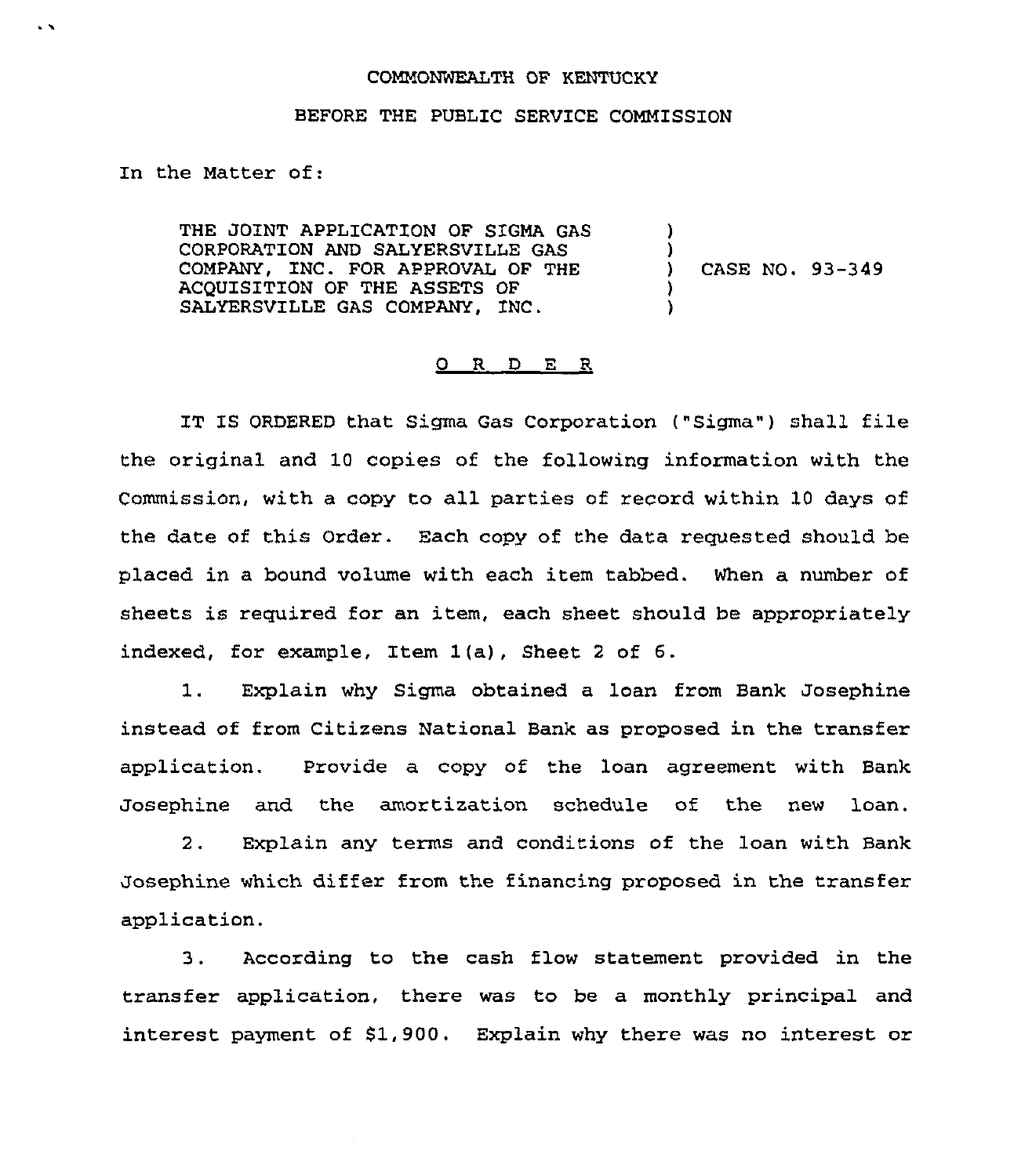principal payment recorded on Sigma's books in the month of January.

 $\bullet$   $^{\prime\prime}$ 

4. Explain why there was no amortization of the acquisition adjustment recorded for January.

5. Explain how Sigma determined the 61,000 depreciation expense recorded for the month of January. Provide a copy of the depreciation schedule which supports this level of expense.

6. Provide an explanation for general journal entry no. 1 contained in Sigma's filing of April 19, 1994.

7. Explain why Sigma incurred no purchased gas expense during the month of January. If the expense was inadvertently omitted, provide revised financial statements and correct the general ledger to reflect this expense.

8. Explain why Sigma reported no costs in the month of January to reflect payments under its management contract with Estill Branham.

9. As of the date of this Order, Sigma has not advised the Commission on the status of the noted compressor deficiencies or the purchase of a new compressor as directed by the Commission in its January 24, 1994 Order.

a. Have the deficiencies cited in the January 11, 1994 inspection memorandum been corrected'? If not, why?

b. Has Sigma purchased and installed a new compressor? If yes:

(1) Provide the design specifications and operating characteristics of the new compressor.

 $-2-$